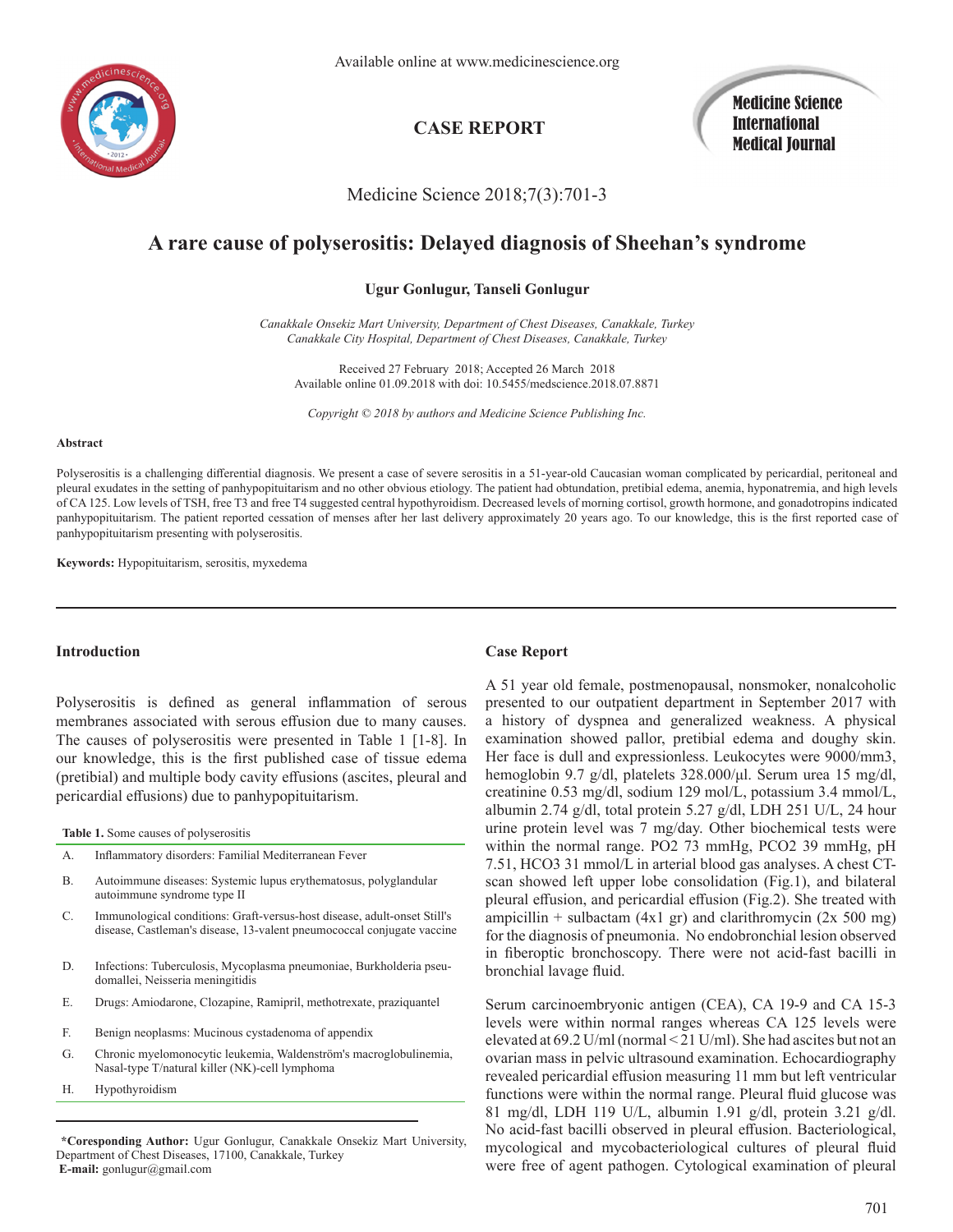#### effusion showed no signs of malignant cells.

Thyroid stimulating hormone (TSH, 0.96 mIU/ml), free triiodothyronine (T3, <0.26 pg/ml), free thyroxine (T4, 0.14 ng/ dl), anti thyroperoxydase (<5 IU/ml), anti thyroglobulin (346.3 IU/ml), Adrenocorticotropin (ACTH, 16.4 pg/ml), Luteinizing hormone (LH, 0.52 mIU/ml), Follicle-stimulating hormone (FSH, 3.4 mIU/ml), growth hormone  $(< 0.05$  mg/L), prolactin 2.8 ng/ml (N:4.8-23.3), morning cortisol levels 2.68 μg/dl were analyzed. Rheumatoid factor, anti-ds DNA, ANA, ANCA, antimitochondrial antibodies, anti-smooth muscle antibody, antigliadin, anti-endomysium antibodies, and islet cell antibodies were negative.



**Figure 1.** A chest CT-scan showing left upper lobe consolidation



**Figure 2.** Pericardial effusion and bilateral pleural effusion

The story of the patient and the hormone results were sufficient to make a diagnosis of panhypopituitarism due to Sheehan's syndrome. She treated with hydrocortisone 10mg/day, and levothyroxin 100 μg/day. She responded well to hormone replacement therapy.

## **Discussion**

The accumulation of proteinaceous fluid in vital body cavities of persons diagnosed with hypothyroidism is widely documented, the most common sites being the pericardial, pleural, and peritoneal cavities. These complications may be attributed to increased capillary permeability and subsequent leakage of fluid high in protein into the interstitial space, impaired lymphatic drainage, and a greater retention of salt and water [9]. Hypothyroidism is associated with reduced glomerular filtration rate. Reduced glomerular filtration rate can directly decreases free water excretion by diminishing water delivery to the diluting segments

[10]. Because the serous effusions due to hypothyroidism have generally high levels of protein, the underlying mechanism is probably increased vascular permeability. The extravascular accumulation of albumin can be detected after 2-3 months of hypothyroidism [9]. The precise mechanism of effusion formation in patients with myxedema is unclear but Vascular Endothelial Growth Factor increases capillary permeability, and the levels of this factor are elevated in patients with hypothyroidism and return to normal with thyroid replacement therapy [11].

Low serum levels of thyroid hormones, cortisol, and gonadotrophin (FSH, LH) indicated panhypopituitarism. Hyponatremia is an important presenting feature of pituitary disease and a strong indicator of life-threatening steroid deficiency. Old age and severity of hypopituitarism are major risk factors for hyponatremia [12]. Our patient had hyponatremia and anemia. Pituitary hormones modulate the production of erythropoietin in the kidney [13]. On the other hand, the cause of the patient's decompensation was probably pneumonia. Hyponatremia may be due to pneumonia.

Although increased levels of CA 125 with ascites suggested of an ovarian tumor in the patient, our investigations excluded an abdominal neoplastic disease. On the other hand, both tuberculosis [14] and hypothyroidism [15], as a cause of polyserositis, can be associated with high CA 125 levels.

## **Conclusion**

Although the causes of panhypopituitarism might be due to tumoral, immunological, genetical, iatrogenic, traumatic or infectious, the patient reported amenorrhea after the last parturition 20 years ago. This finding strongly suggested Sheehan syndrome. In conclusion, primary hypothyroidism should be kept in mind in patients with exudates.

#### **Competing interests**

**Financial Disclosure** 

*The authors declare that they have no competing interest.*

# *The financial support for this study was provided by the investigators themselves.*

#### **References**

- 1. AOzkaya S, Butun SE, Findik S, et al. A very rare cause of pleuritic chest pain: bilateral pleuritis as a first sign of familial mediterranean Fever. Case Rep Pulmonol. 2013;2013:315751.
- 2. Maharaj S, Chang S. Consideration of C-reactive protein and polyserositis in systemic lupus erythematosus presenting with cardiac symptoms. Am J Emerg Med. 2015;33:115-6.
- 3. Novak S, Anic F, Luke-Vrbanić TS. Extremely high serum ferritin levels as a main diagnostic tool of adult-onset Still's disease. Rheumatol Int. 2012;32:1091-4.
- 4. Tawfik P, Gertner E, McEvoy CE. Severe polyserositis induced by the 13-valent pneumococcal conjugate vaccine: a case report. J Med Case Rep 2017;11:142.
- 5. Guillet E, Mas C, Bauvin I, et al. Extrarespiratory manifestations of Mycoplasma pneumoniae: a case report. Arch Pediatr. 2014;21:381-3.
- 6. Shetty G. Polyserositis: A rare presentation. Oman Med J. 2012;27:336.
- 7. Brajkovic AV, Zlopasa O, Brida V, et al. Resolution of polyserositis after removal of appendix mucinous cystadenoma. Tohoku J Exp Med. 2015;235:25-8.
- 8. Gottehrer A, Roa J, Stanford GG, et al. Hypothyroidism and pleural effusions. Chest. 1990;98:1130-2.